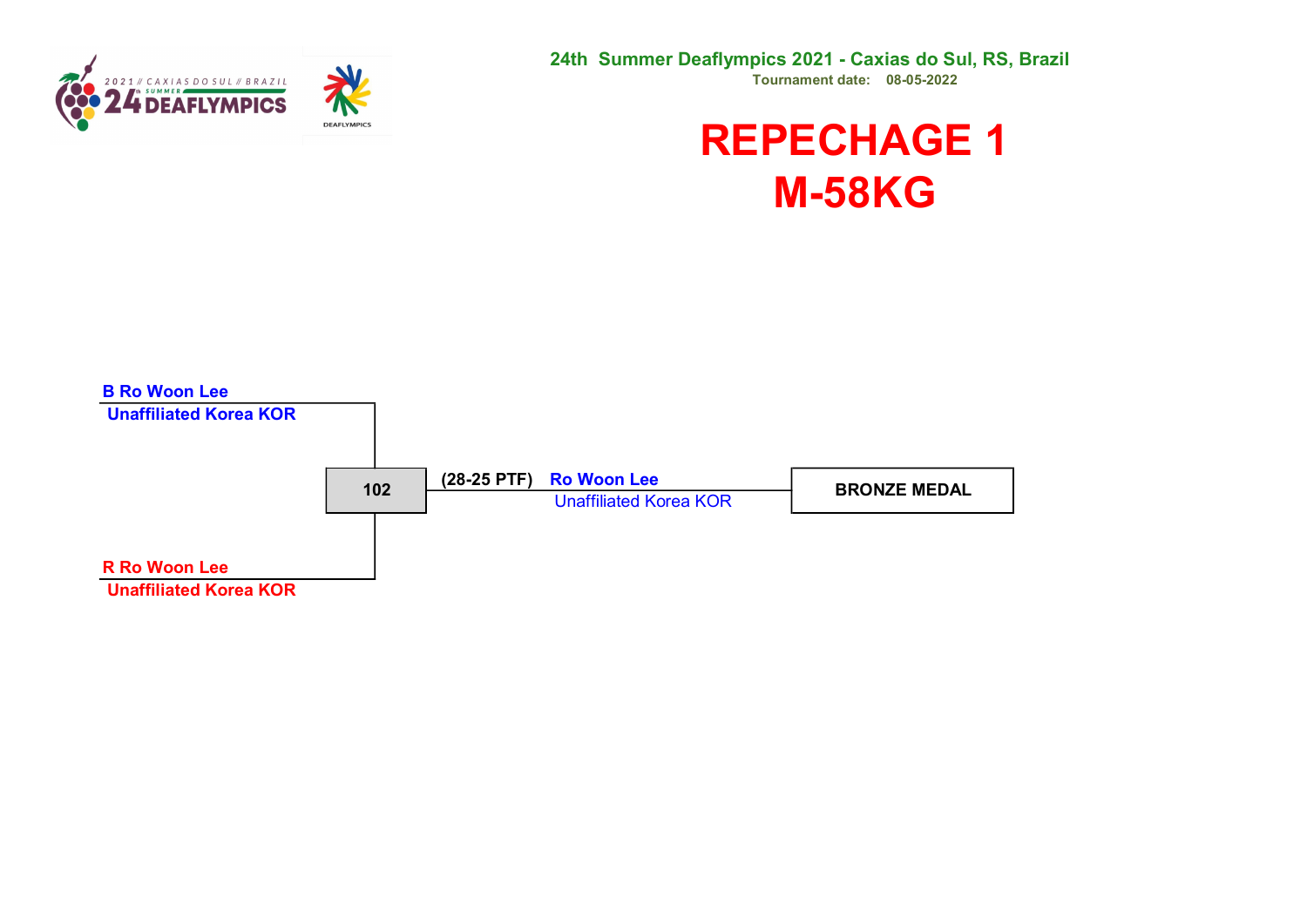SUMMER



24th Summer Deaflympics 2021 - Caxias do Sul, RS, Brazil Tournament date: 08-05-2022

## REPECHAGE 2 M-58KG

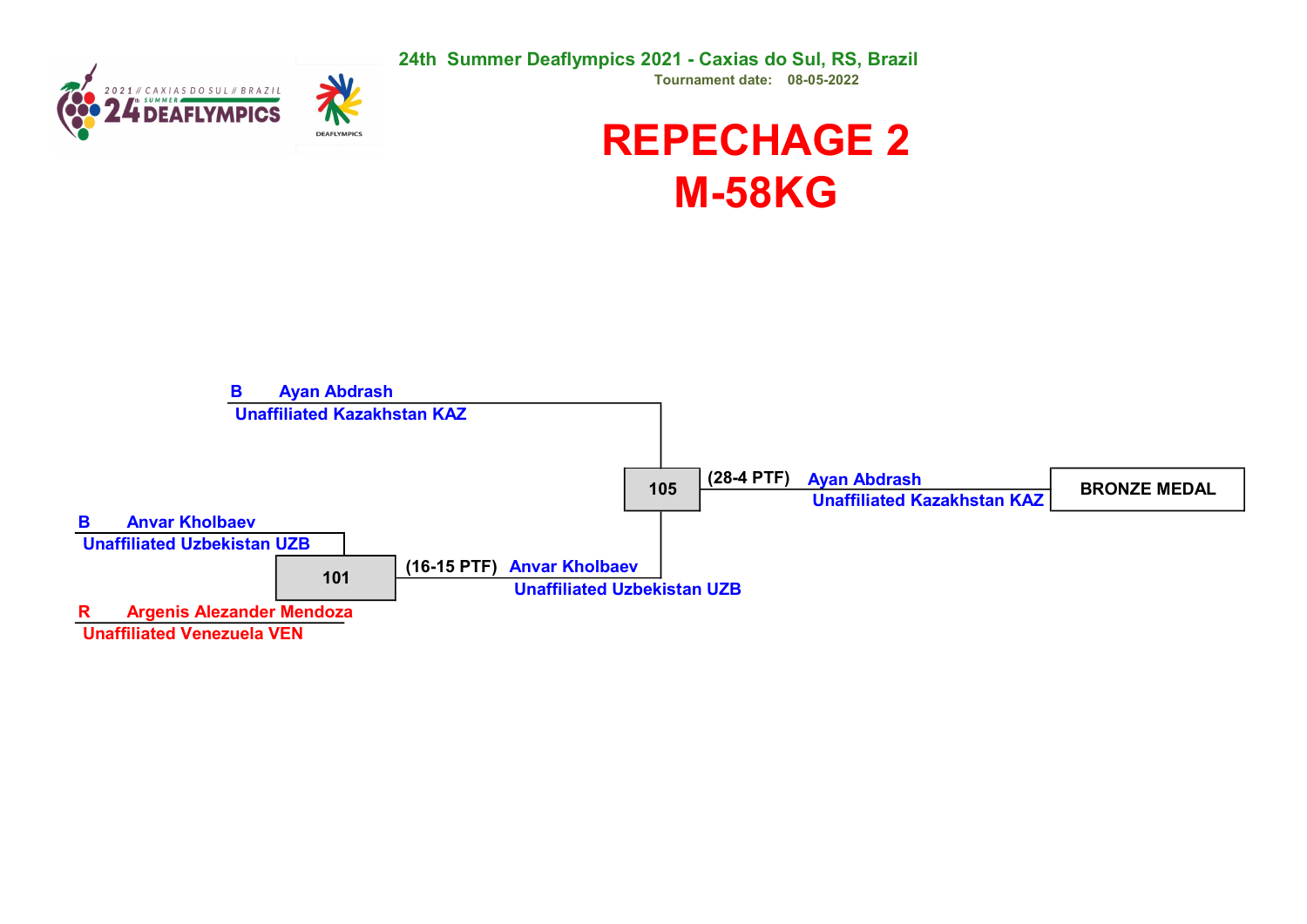

## REPECHAGE 1 M-68KG

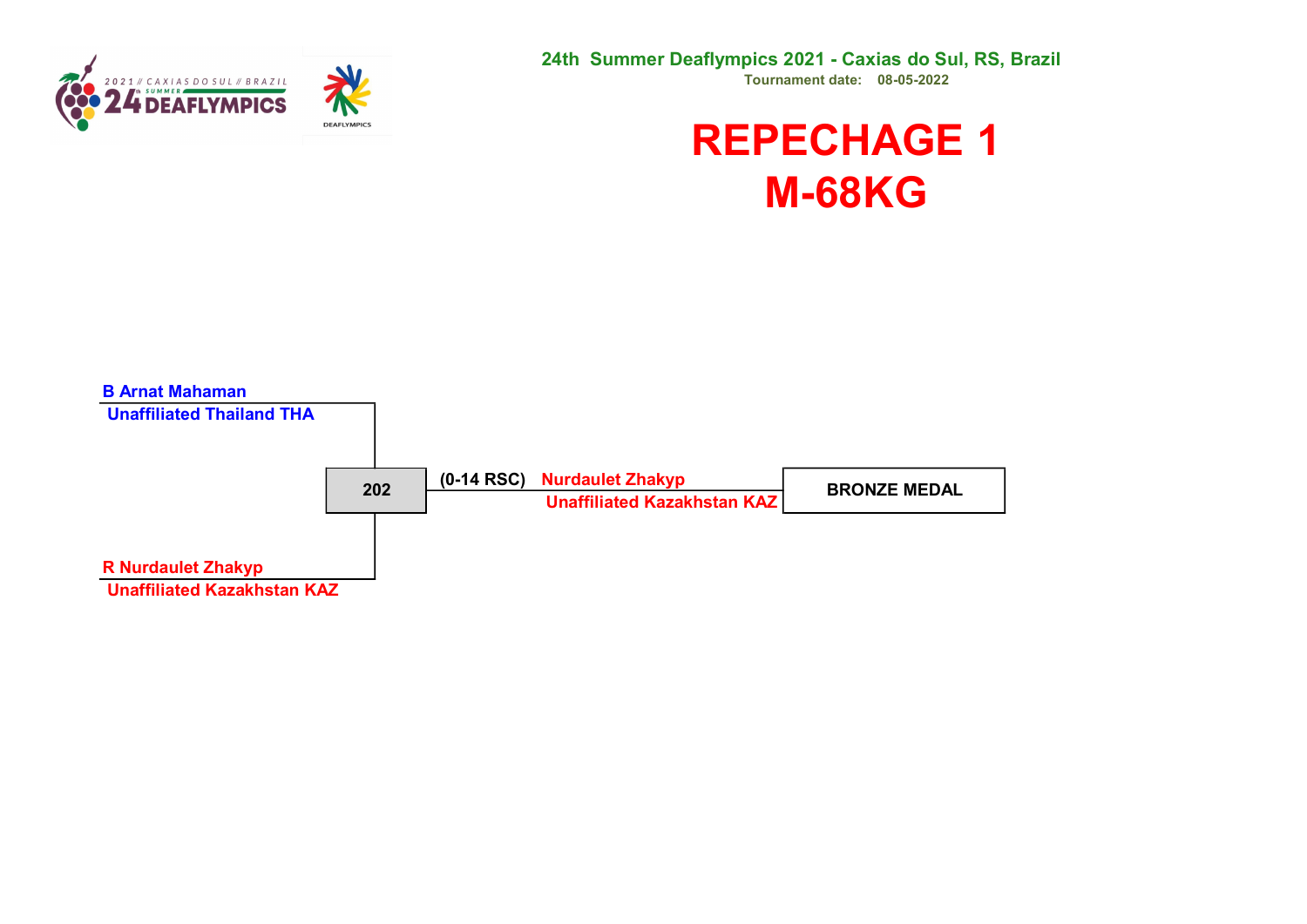24th Summer Deaflympics 2021 - Caxias do Sul, RS, Brazil





Tournament date: 08-05-2022

## REPECHAGE 2 M-68KG

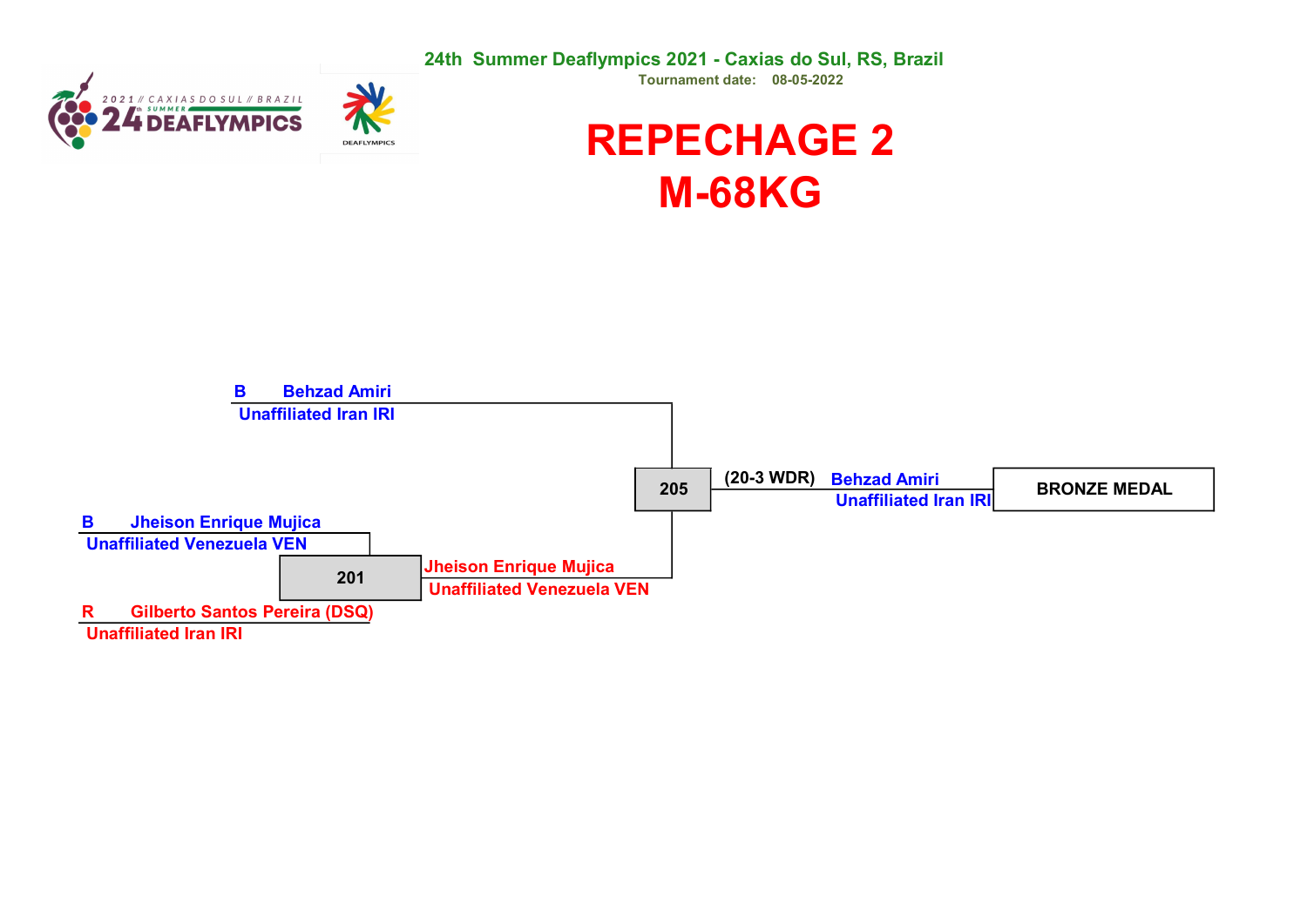

#### REPECHAGE 1 F-49KG

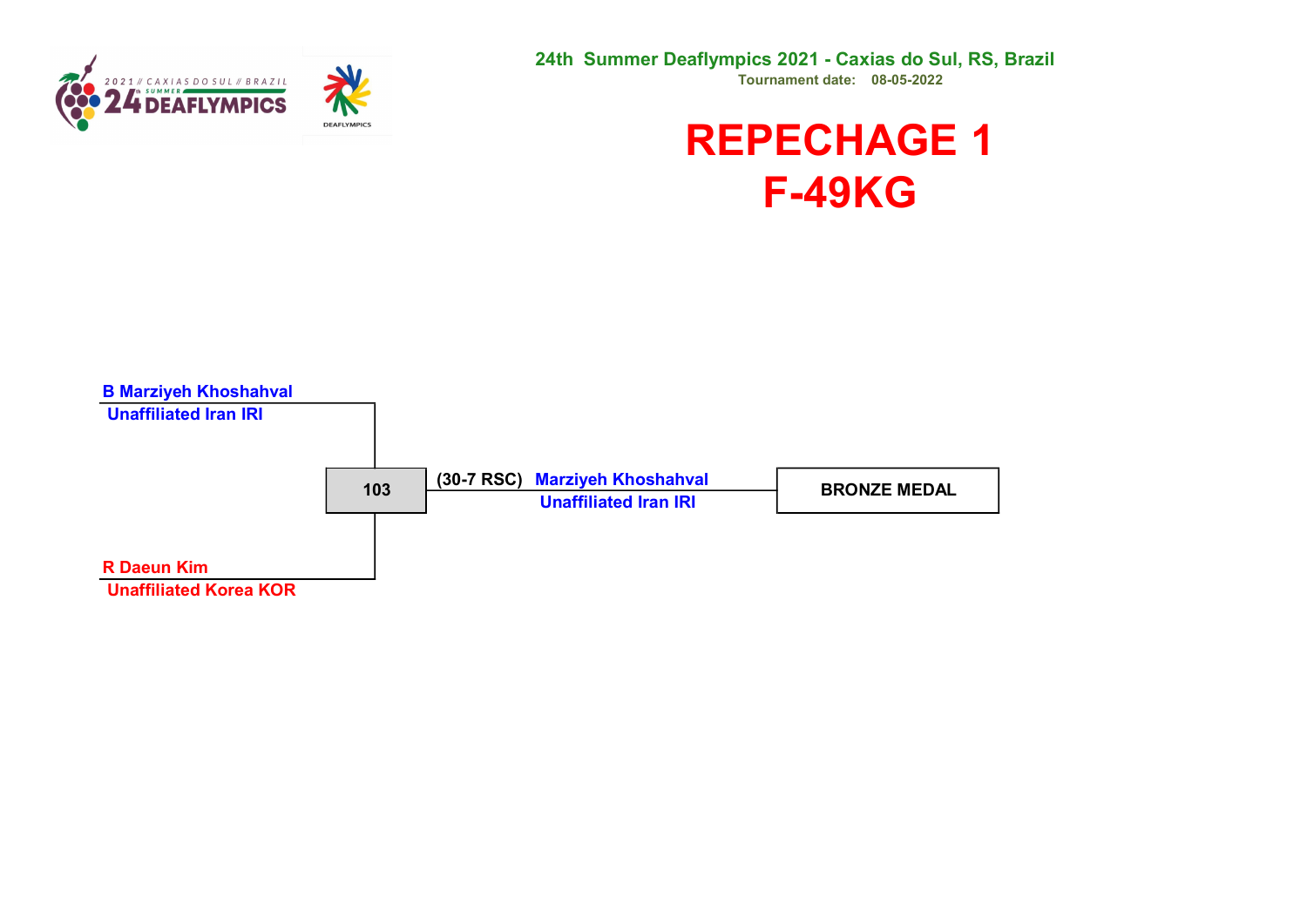

#### REPECHAGE 2 F-49KG

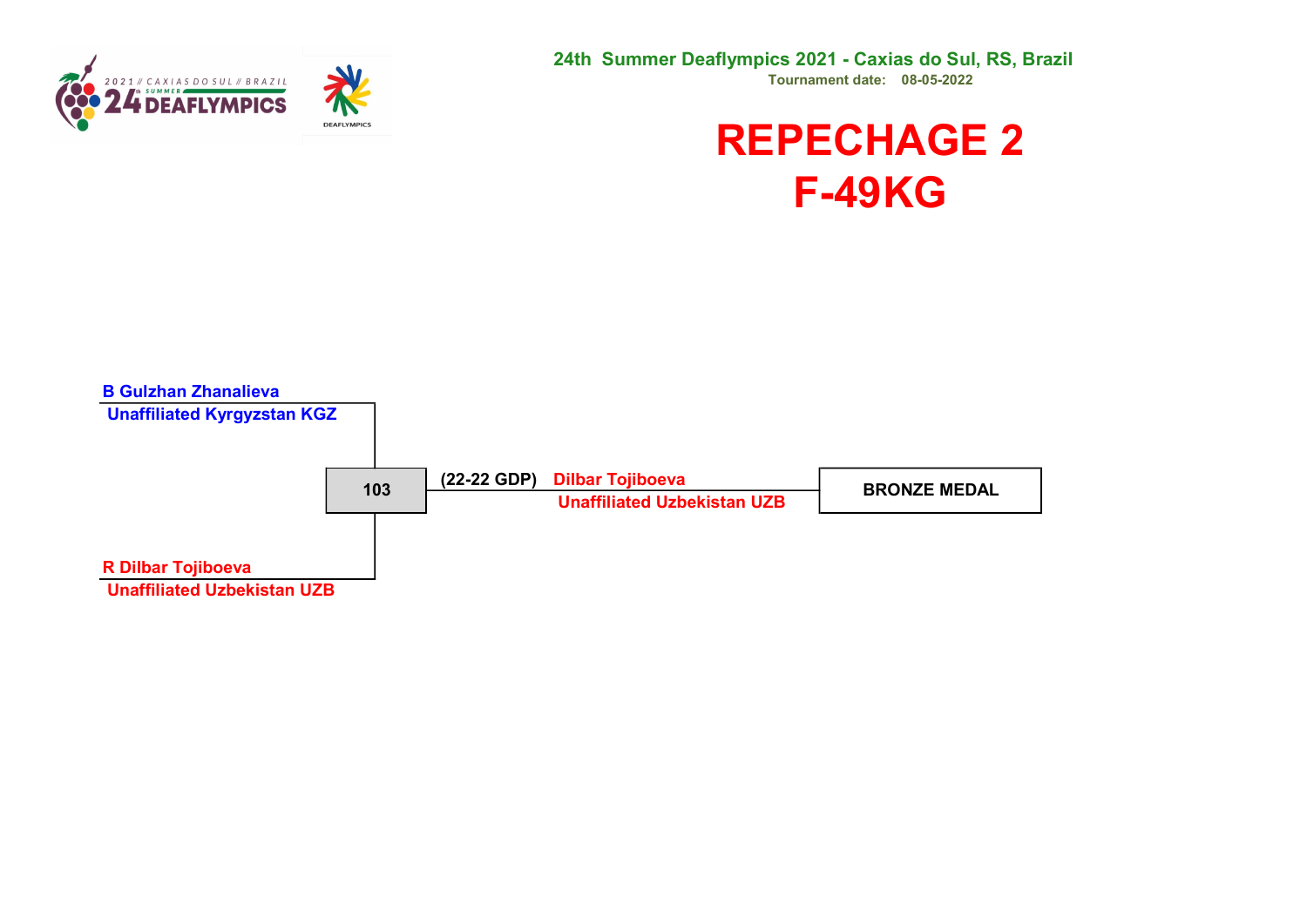



### REPECHAGE 1 F-57KG

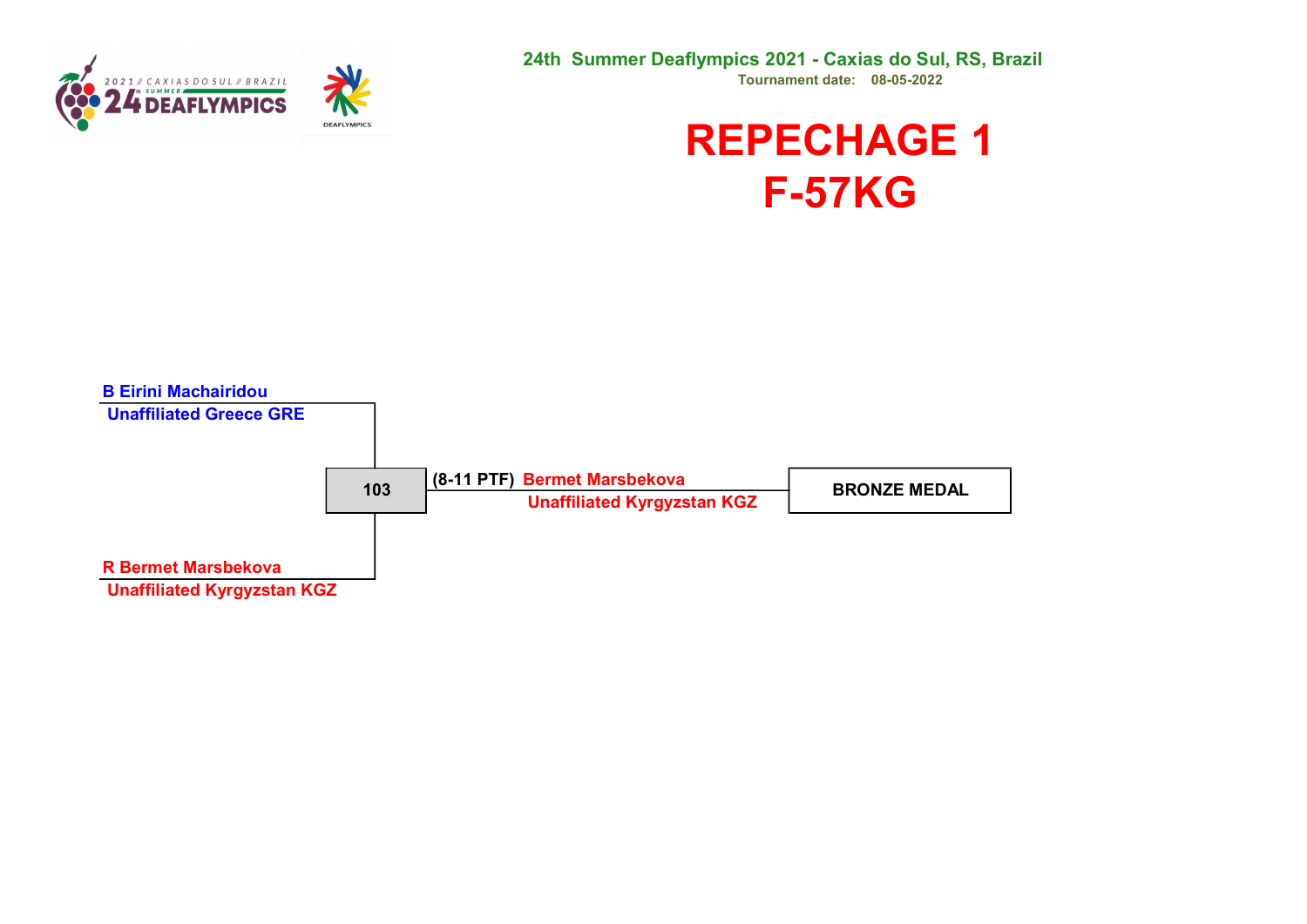

#### REPECHAGE 2 F-57KG

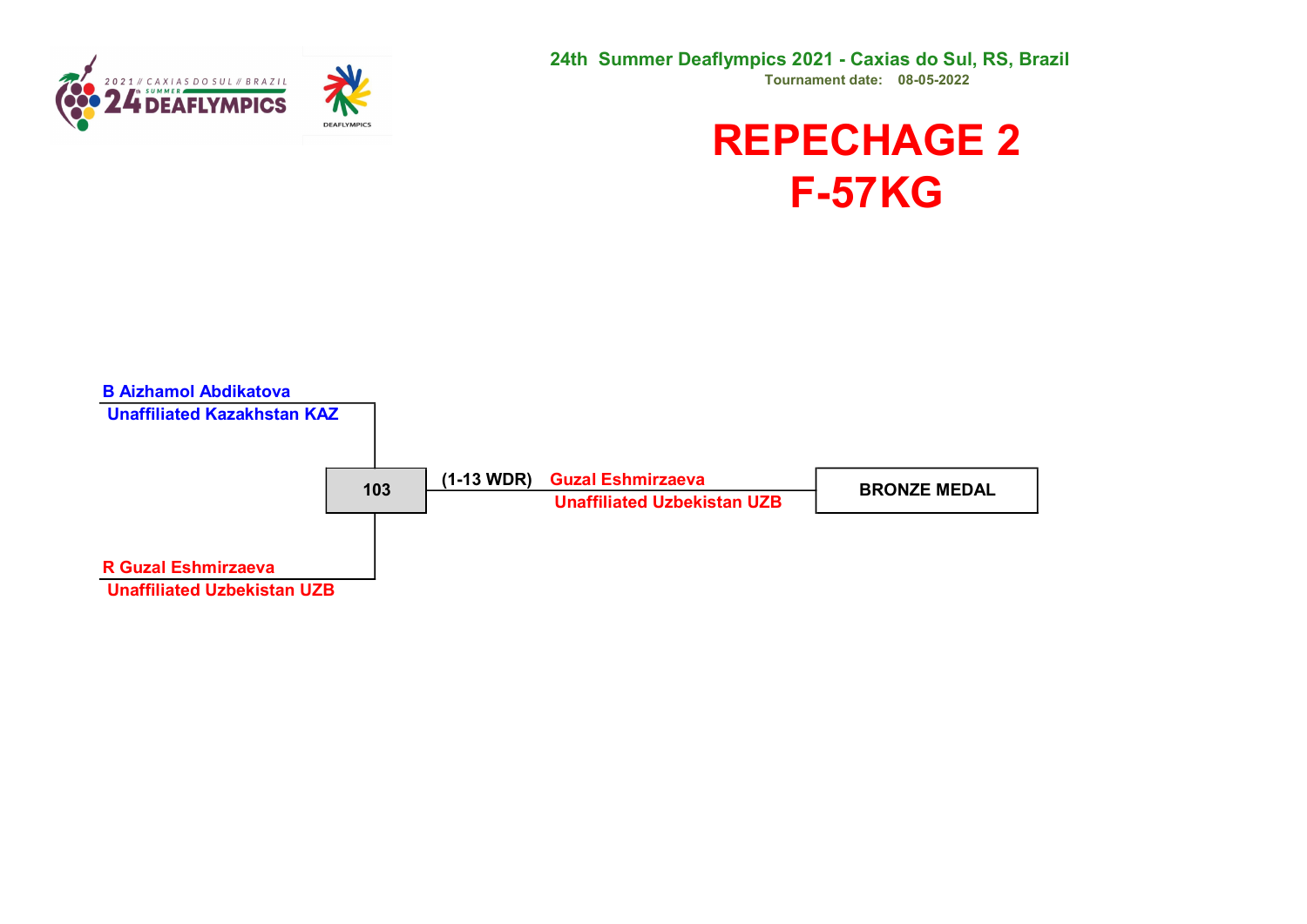



## REPECHAGE 1 F-67KG

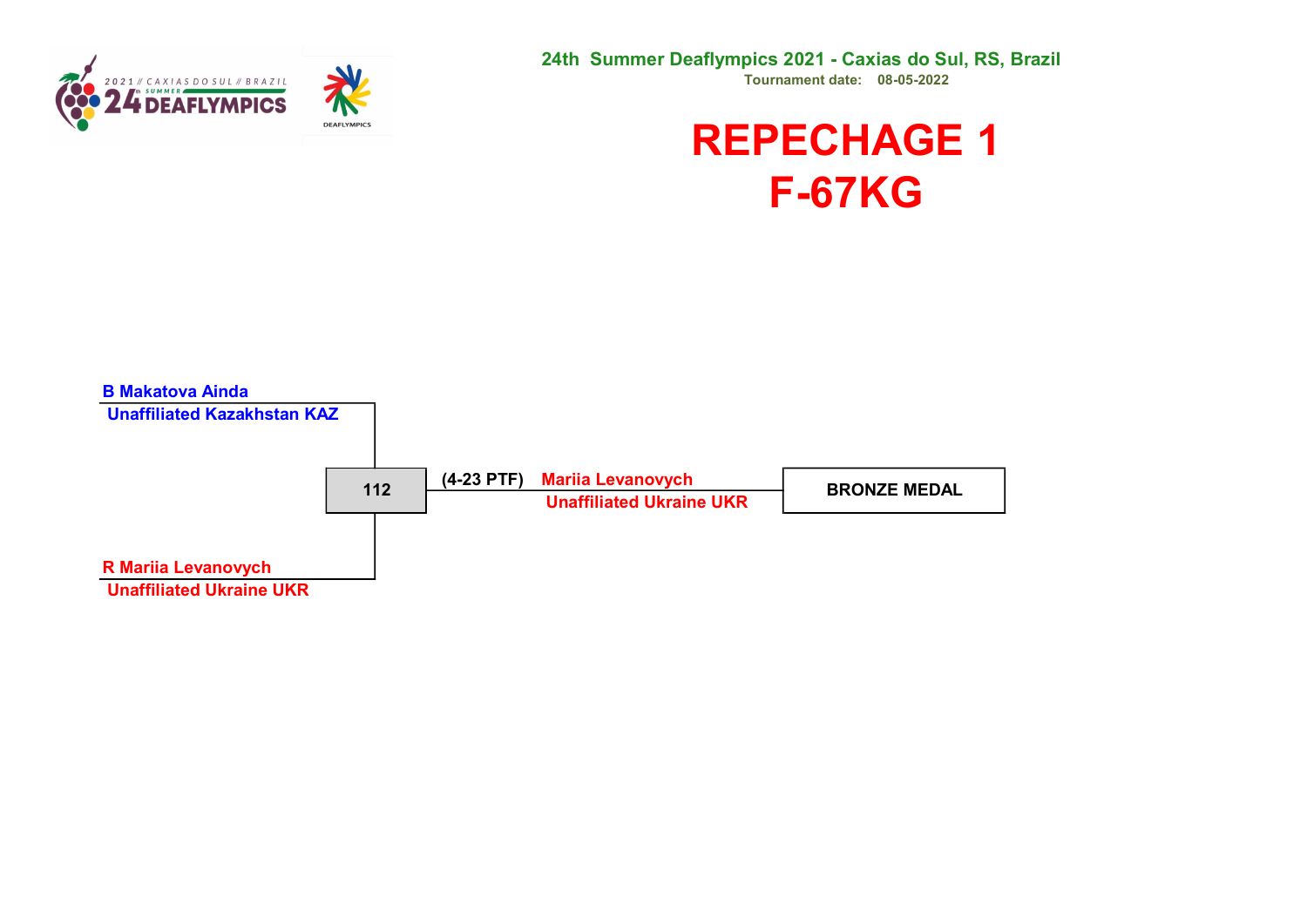

### REPECHAGE 2 F-67KG

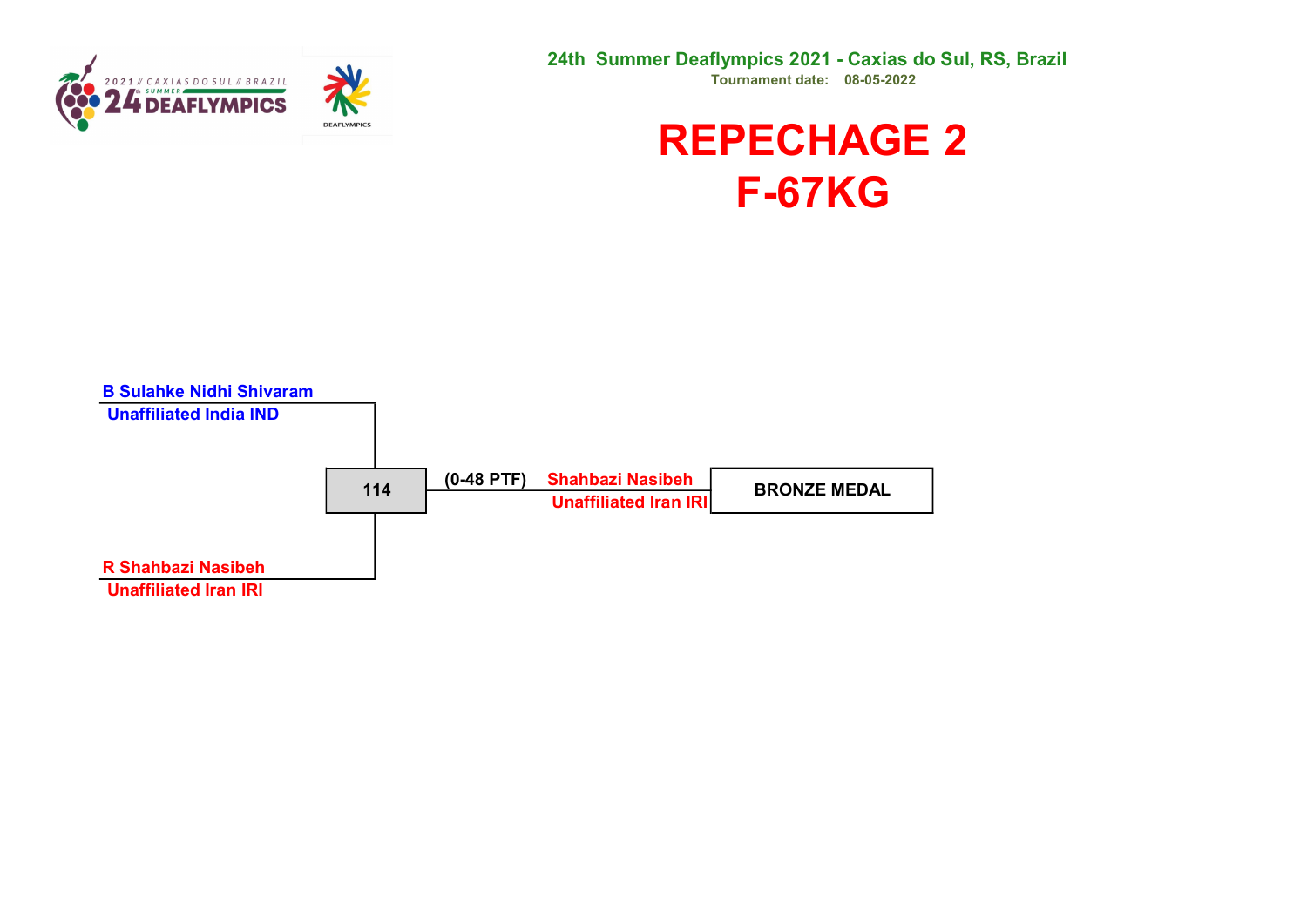



Lee Dasom Unaffiliated Korea KOR

BRONZE MEDAL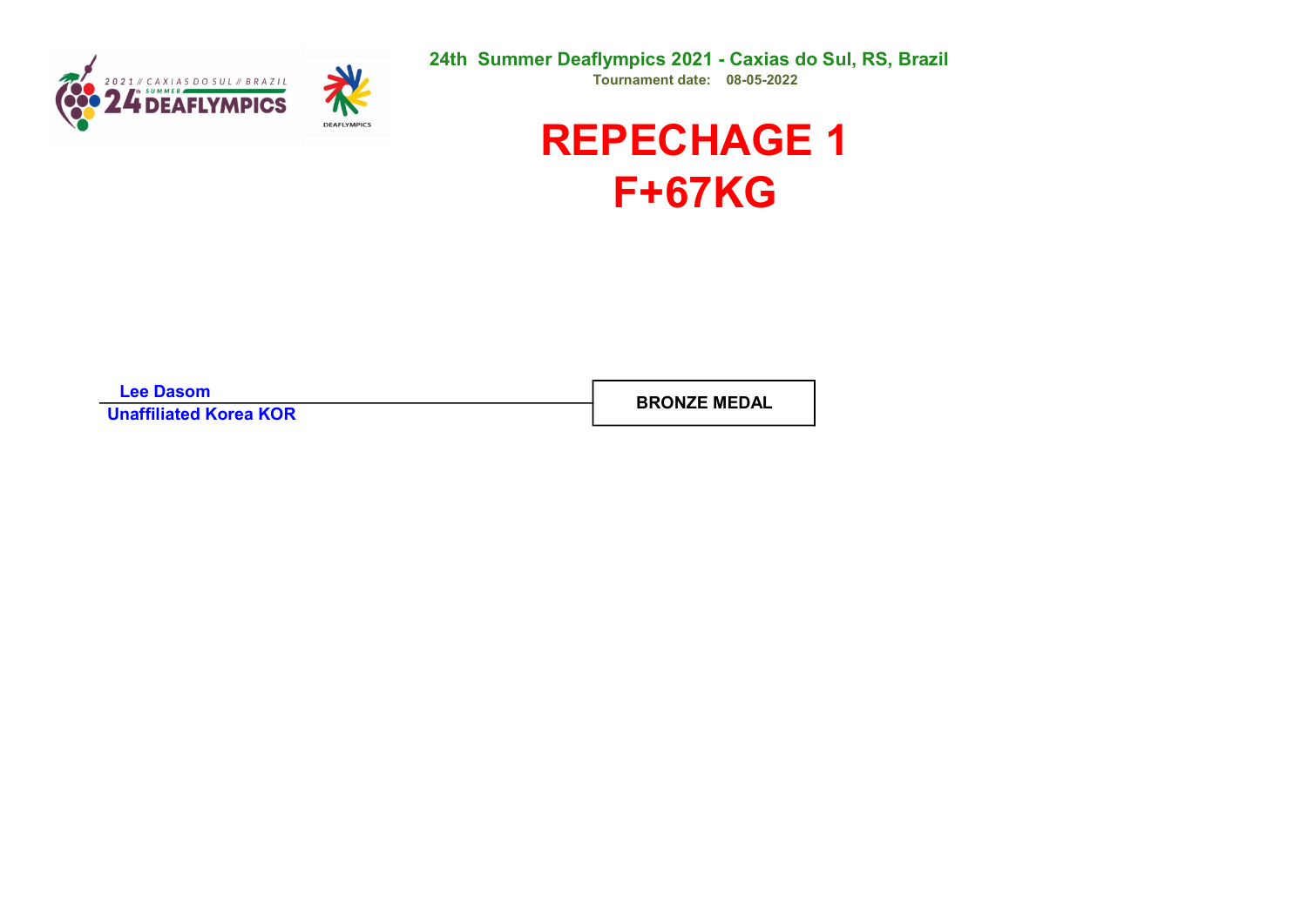

## REPECHAGE 2 F+67KG

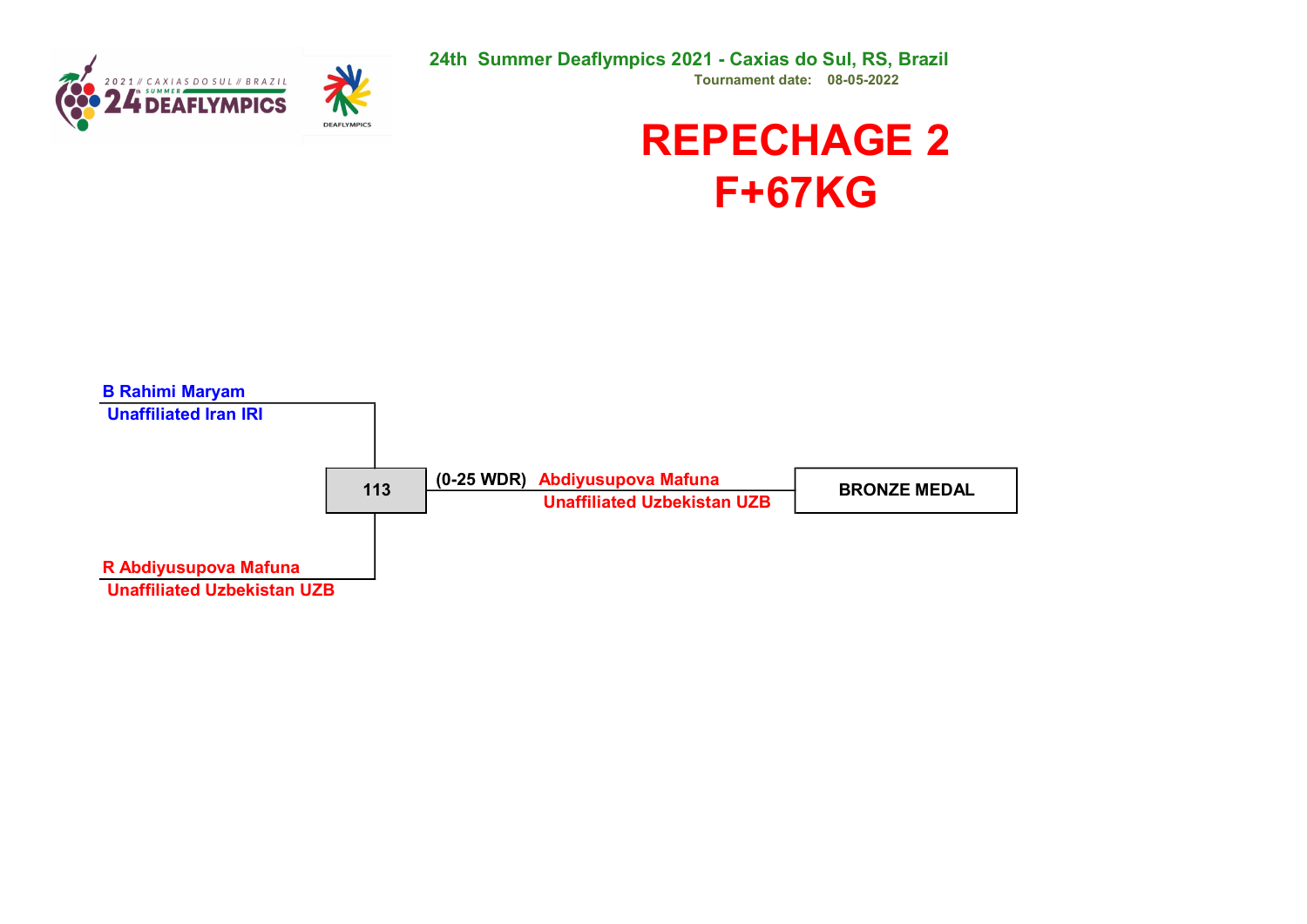



## REPECHAGE 1 M-80KG

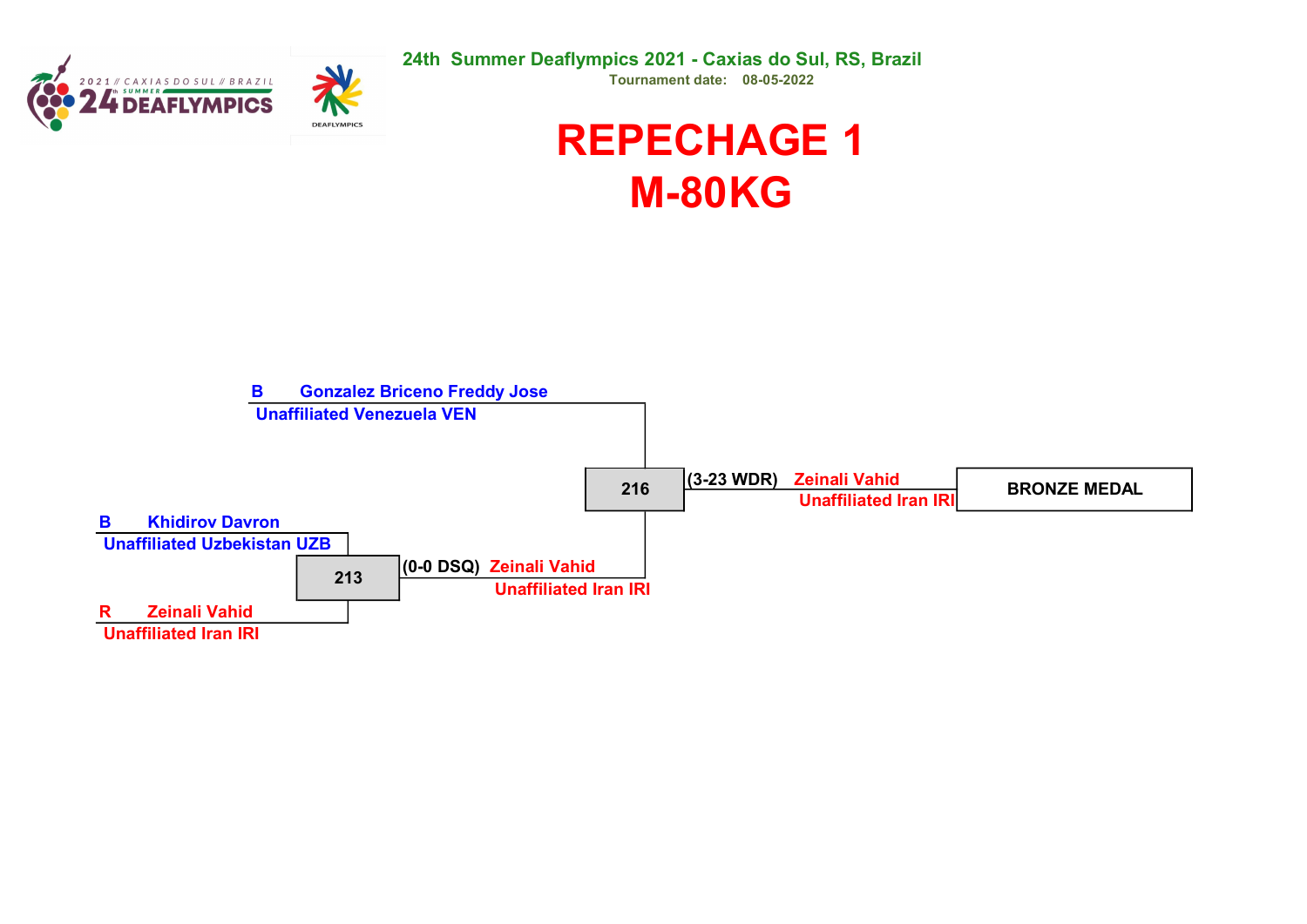



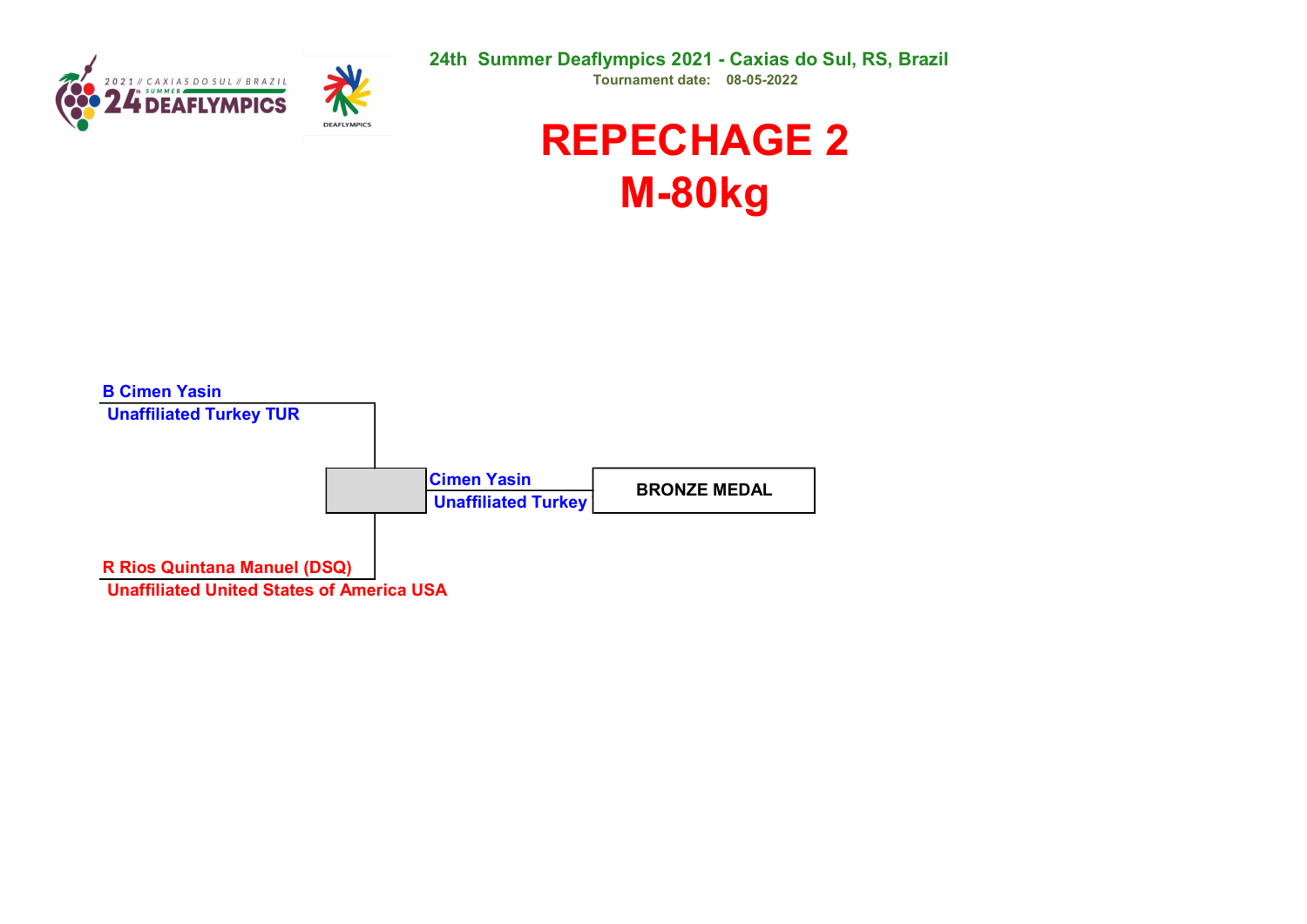

# REPECHAGE 1 M+80kg